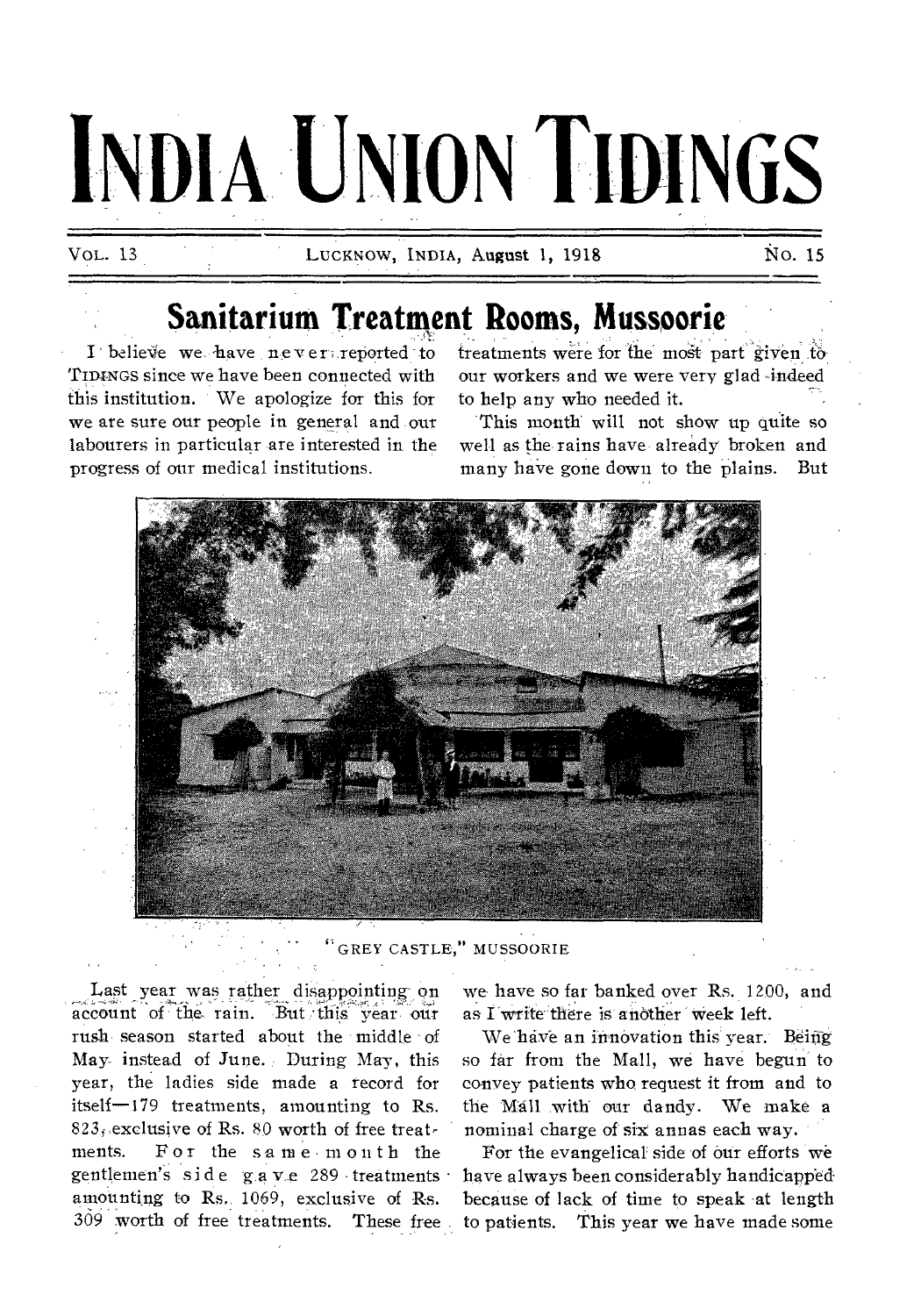

PATIENT ENTERING TREATMENT ROOMS

beginnings with our literature. So far Miss Manson and I have sold six "World War," three "World's Crisis," two "World Problems," and one "The Other Side of Death." We have lent "Bible Readings," "Patriarchs and Prophets," "History of the Sabbath," and several other books, to our patients. We find them' willing to talk about world conditions and willing to listen to what the Bible says.

We have ordered a number of our home papers for our reading room but through some mistake they have not been received.

One patient said to me, "Do you believe in using alcohol?" I said, "No." He said, "You are dead against it?". I told him we were, and gave facts relative to alcohol. He said, "Do you know to whom you are speaking?" I replied, "It makes no difference. We cannot ignore facts." He then told me that he was manager of one of the largest wholesale wine companies in India. But, he further said he had been thinking. of late that alcohol does not do the amount of good that is claimed for it. .

I believe God is using our Treatment Rooms to break down prejudice. We have some very good friends among the leading merchants of the town, and they are continually sending us new patients. But I believe we can and should make, greater efforts toward : introducing our literature to i ne ganta s patients.

It is rather interesting to note that we had at one time eight patients from Bombay. All were men and women of wealth and position, and all are anxiously waiting for the time when we shall be able to start another institution in their city.

Our new recruit, Charles Moment, is fitting into his place here and is already helping considerably with the treatments. We have been very grateful for Brother Asprey's help also during a part of the rush. We are also thankful for good, efficient servants this' year.' We are' all



happy and glad to fill a small place in the Lord's great vineyard.

F. A. WYMAN.

Some having misunderstood the advertisement regarding the new Hindi, tract, "Cause and Meaning of the War," we are asked to state the price as being 3 pice nett, postage and packing extra, to all agents or other purchasers. The price to the public, one anna, will be printed on the cover. It will contain 12 pages of game size and style as the Hindi magazine, and the cover will be printed in coloured, ink. We anticipate large and quick sales for this new tract as we believe it is the best of its kind which has ever been published in our Press. We expect it to be ready early in August.

There is but one good fortune to the earnest man. This is opportunity: and sooner or later opportunity will come to him who can make use of *it—David S. Jordon.*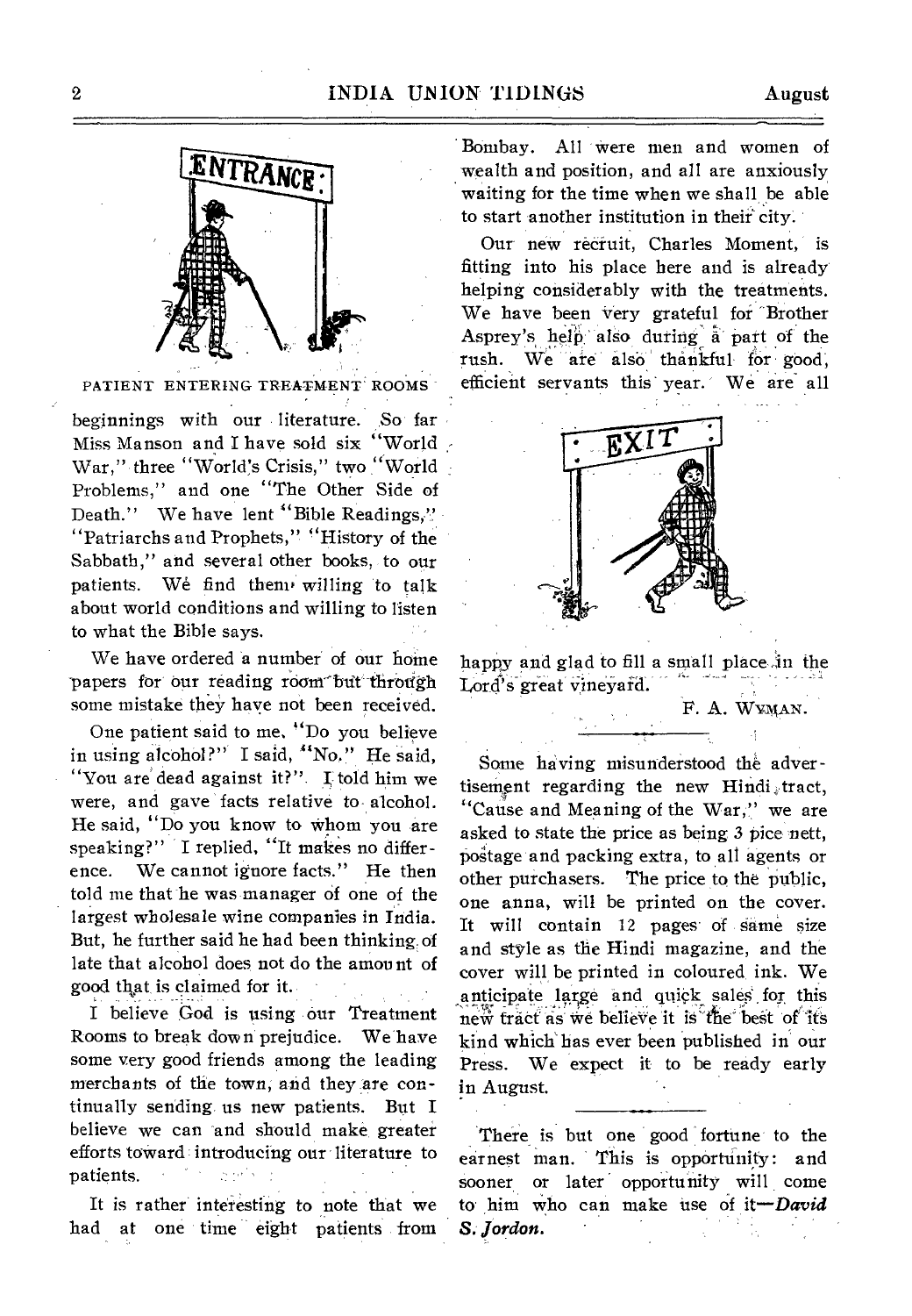## **Wanted**

Wanted, hearts baptized with fire, Hearts completely cleansed from sin, Hearts that will go to the mire, Hearts that dare do all for Him; Hearts that will be firmer, braver, Hearts like, heroes gone before; Hearts enjoying God's full faVour, Hearts to love Him more and more.

Wanted, hearts that beat true ever, Hearts that can for others feel, Hearts that prove the traitor never, Hearts that will the wounded heal, Hearts o'erflowing with compassion, Hearts renewed by grace divine; Hearts aglow with full Salvation, Hearts to do "Thy will, not mine"!

As I try to pen these few lines there comes before my mind the image of a man, tall and spare, with a quiet intellectual face, and the bearing of one of nature's gentlemen. Such a man is our *'fnunshi.*  He is a well-educated high caste Hindu. For many years this man has been they *munshi* in a Roman Catholic High School. Desiring someone used to teaching, he came to us. Some time ago my husband purchased an English Bible and gave it to him with the hope that while comparing the translations he might be led to know "Him," whom to know is "life eternal." Meanwhile we have not forgotten to remember him in our prayers.

We were recently surprised to hear him say that he would become a Christian were it not for his wife. She, he said, would not hear of such a thing. Our hearts feel very sad when we realize that this is only one of many similar cases in this great land. So many of the men would become Christians but their women-folk prevent them. They are so shut away from the world, that their religion becomes a great thing in their lives. Their very circumstances render it most difficult for them to become Christians.

Yet as I write, I do feel there is a way out of the difficulty, but women are wanted, women who will forget their own personal feelings, and dare do something for "Him." Is it too much, dear sisters, for Christ to ask us to go to the homes of darkness and superstition and undermine the very foundations of heathenism? I can almost hear you say, "No."

Many of you, like myself, are unable to speak the language of the people. To us is the call to devote every spare moment we can to mastering the language of the people among whom we live. There- are some sisters, both in the field and in the church, who are able to speak. Thank God for so many that do deny themselves of time and pleasure that they may do something for these poor women. But are there not also some who are very timid, some who feel that they cannot, and some who have very little time to visit these sisters "for whom Christ died." Oh, 4riends, God can and will make you strong to do His work. If we are only able to visit one woman at a time, and thus influence her for Christ, how much would be accomplished. True the task does seem appalling, yet we have experienced so often that in truth it is not by might, nor by power.

I do not propose to suggest any way in which the work may be done to the best advantage. There are others in the field who have a much better experience than I.  $A11$  that I desire is that this little incident here given may help us women to do more for our SaViour. In conclusion, let me quote the words of a little verse I often  $sing:$ 

I have riot much to give Thee, Lord, For that great love that made me Thine, I have not much to give Thee, Lord, But *all* I have is Thine.

MRS. H. G. WOODWARD.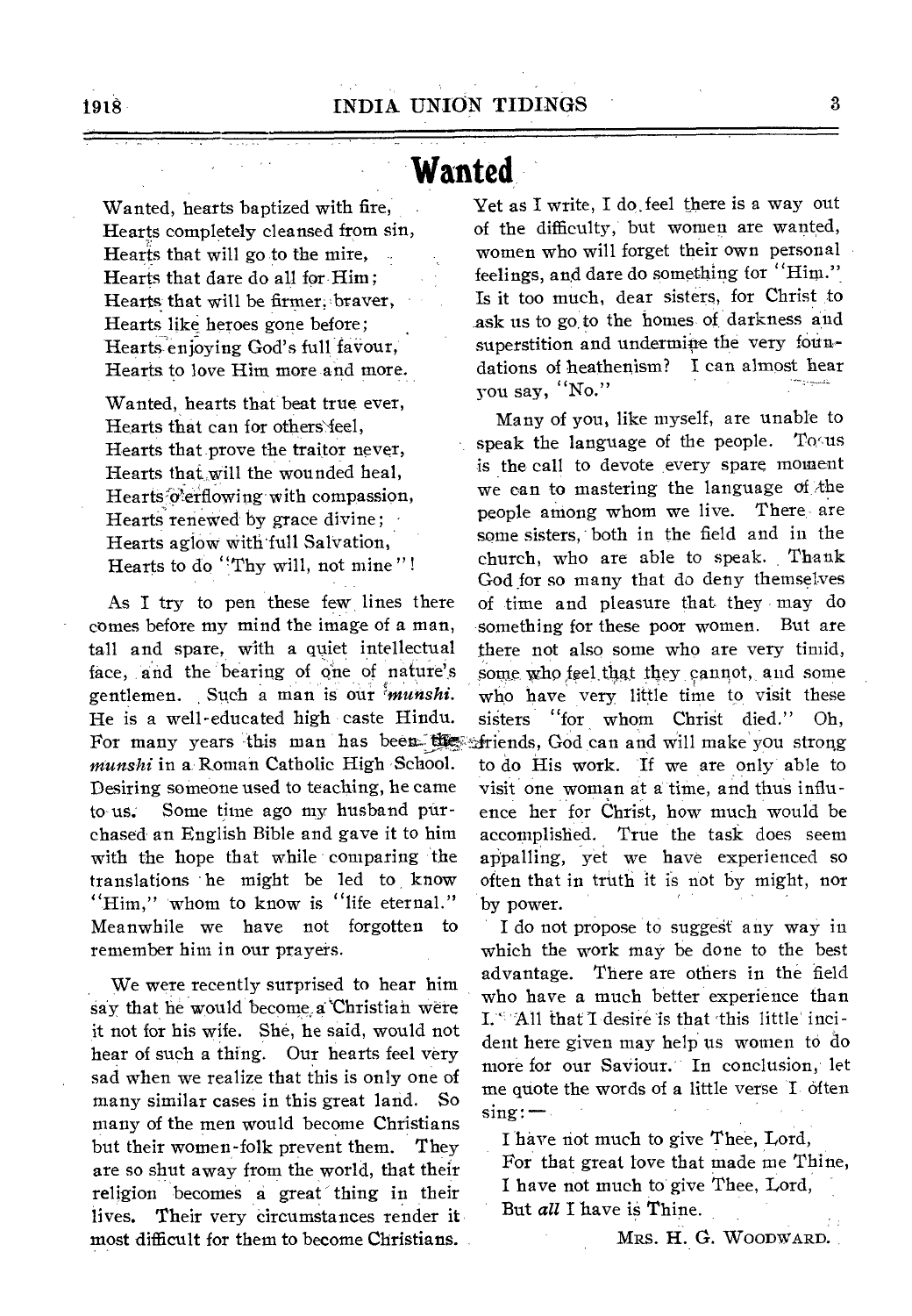With the opening up of work in new language areas in the South India Mission it has, been found advisable to hold separate meetings in different sections; and in accordance with this plan three meetings were arranged for this year. The first of the series was for the Telugu believers and was held at Narsippur, Godaveri Delta district, July 5-8.

Until the arrival of Brother and Sister Peden, at present engaged in language study, no foreign family had been assigned to Telugu work; so what has been accomplished hitherto is mainly through the efforts of Indian brethren, and such literature as has been prepared, including a quarterly magazine and the book "Bible Readings." Quite an interest has been created as is witnessed by the baptism of fifteen believers at the close of the meetings.

About forty were, present throughout and good attention Was paid to the various Bible

studies presented by Brethren G. G. Lowry, Blue, and the writer. Reports were rendered of labour done; showing that Brethren Solomon and Benjamin have been faithful in following up the various interests. Arrangements were made for Brother Prakasam;" who hitherto has done good work whilst carrying on his regular-business, -to devote his' whole •time to the-work in Narsippur. The outlook is bright in this locality and it is hoped that some others may be stationed in a section some distance away, where another opening has presented itself. The meetings were much enjoyed, especially the ordinance service celebrated at the close. . أعارب

From Narsippur we travelled on to Nazareth for the Tamil meeting, which will be reported in a subsequent issue, being joined at Madras by Sister Lowry and Brother Meleen-.

A. H. WILLIAMS.

## **An Interesting Canvassing Tour**

Atnongst the reports submitted at the Tamil meeting at Nazareth was one of a novel canvassing tour.

About six months ago four men started out, an older man being the leader of the party, and later they were joined by a fifth. Taking a supply of literature they travelled from one large town to another, spending several weeks canvassing.each thoroughly, also the neighbouring villages. As the colporteurs experienced difficulty in securing food while on tour, the Home Missionary Society connected, with the Naza- reth (Tamil) church purchased a. set of aluminium cooking' vessels for them, so that they now cook their own food wherever they may be. It was interesting to note the pride with which both the church members and the colporteurs surveyed the humble outfit as it was displayed in the meeting-

a , few sleeping mats, a basket of cooking pots; a lantern; bundles of literature, and small boxes for clothes and such like.

Letters recording their experiences were regularly written by the men to the Nazareth Home Missionary Society, who in return sent epistles of encouragement, giving the news of doings in the home church. We believe this is a step in a good direction, the home church taking a definite interest and, pride in the doings of its own little band of missionaries. We hope the scheme may not merely be continued but repeated here and elsewhere in the field.

'In the six months from December 25th last up to the time of these meetings, over seven hundred miles were travelled, 1092 subscriptions registered, and 1639 single copies sold, mostly to Hindus. Work was also done on the trains whilst travelling.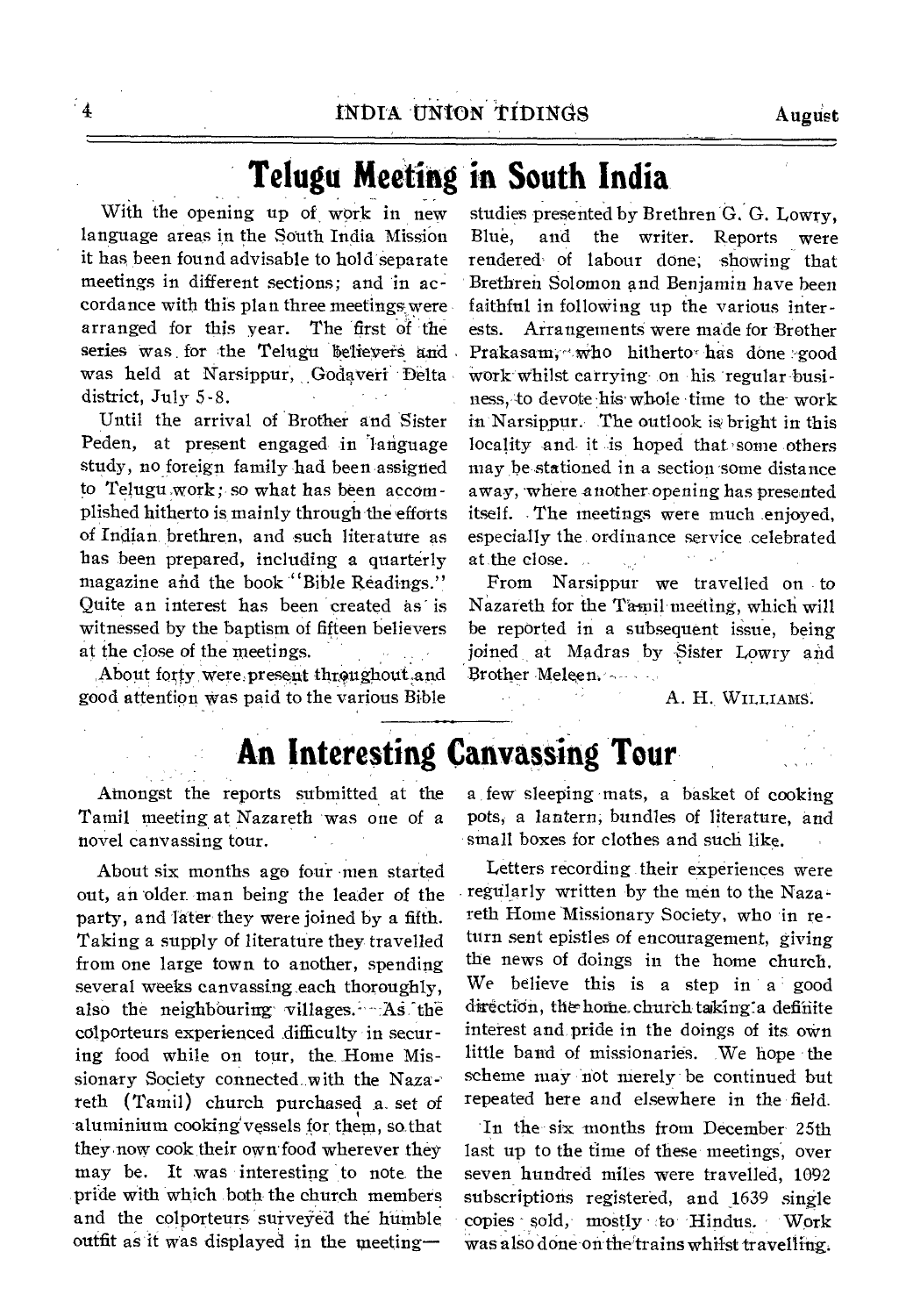offerings was sent in to the office by this  $\cdot$  band; who receives a small allowance, the little company, who held regular Sabbath - men received nothing but the proceeds of school wherever they might chance to spend their sales.  $A \cdot H \cdot \text{Willifams}$ .

Incidentally, over Rs. 54 in tithe and Sabbath. Apart from the leader of the

## **Chelusain**

Instead'. of going to Mussoorie this summer' for our, leave, my family and I went to our station in Garhwal. Being a place far away from bazars, we received definite instructions from Brother and Sister Smith as. to what we should bring along. This saved us both considerable inconvenience. Brother Smith had fixed up one room for us; which, with a good tent; afforded more room than we are used to only hill leave.

We Were very glad to see the many improvements Which have been made- in the station. The new barbed wire fences afford protection from the animals of the fungle and give a chance to raise a few vegetables. The stables have been roofed with galvanized iron, and most of the buildings have been re-plastered. Some other niinor improvements, such as an approach to the spring, and a cellar, go a long way toward making things more comfortable. I am very glad that such things can be done, for 'it seems to me that people who have sacrificed so many of the pleasures of life to live in an-out-of-the--way place like Chelusain should have their surroundings as pleasant as possible.

Our school is going real well. We had about forty boys during the first half of the year and there were bright prospects for . a substantial increase when the new term opened July 1st.

Brother Smith expects to carry on with the full eight standards from the opening of school in accordance with the action of the Union committee. He is trying' to run 'it more on church school lines instead of on government ideals. I have- faith to believe that God will give us more fruit for  $\delta t$ + labours if run in this manner.

The boys take a good interest in the Bible - classes. -In -the Sabbath-school it seemed good to see the Hindu teachers taking part. They have not taken part, so far as I know. until this year. The donations for the past quarter came to nearly  $Rs. -25$ . They are using the Sabbath-school thermometer which has been a help in encouraging the boys to give.

Brother Smith and I spent several days in the villages and found the people very ready to hear the words we had to say to them from the Bible. One young man who was a student during Brother Burgess' time told me he would never forget the teaching he learned in our school, and that he really wants to be a Christian. His people keep him back, he says. He referred especially to what Brother Burgess used to teach them about the sighs of Christ's coming and how he used to tell them that a great war would some. day ,break- out, The fulfillment of these prophecies seems to impress this young Hindu that the Bible contains the truth.

During our visits to the villages, Brother Smith-had many opportunities to show his medical skill. When one mentions medicine the whole village is searched for any who have sore eyes or toothache and so on, and are brought to the "medicine man." Brother Smith is winning a place in the hearts of the Garhwalis around Chelusain by treating them, and one has a chance to show many other kindnesses to these poor people of the Himalayas.

It was quite a treat to me to have a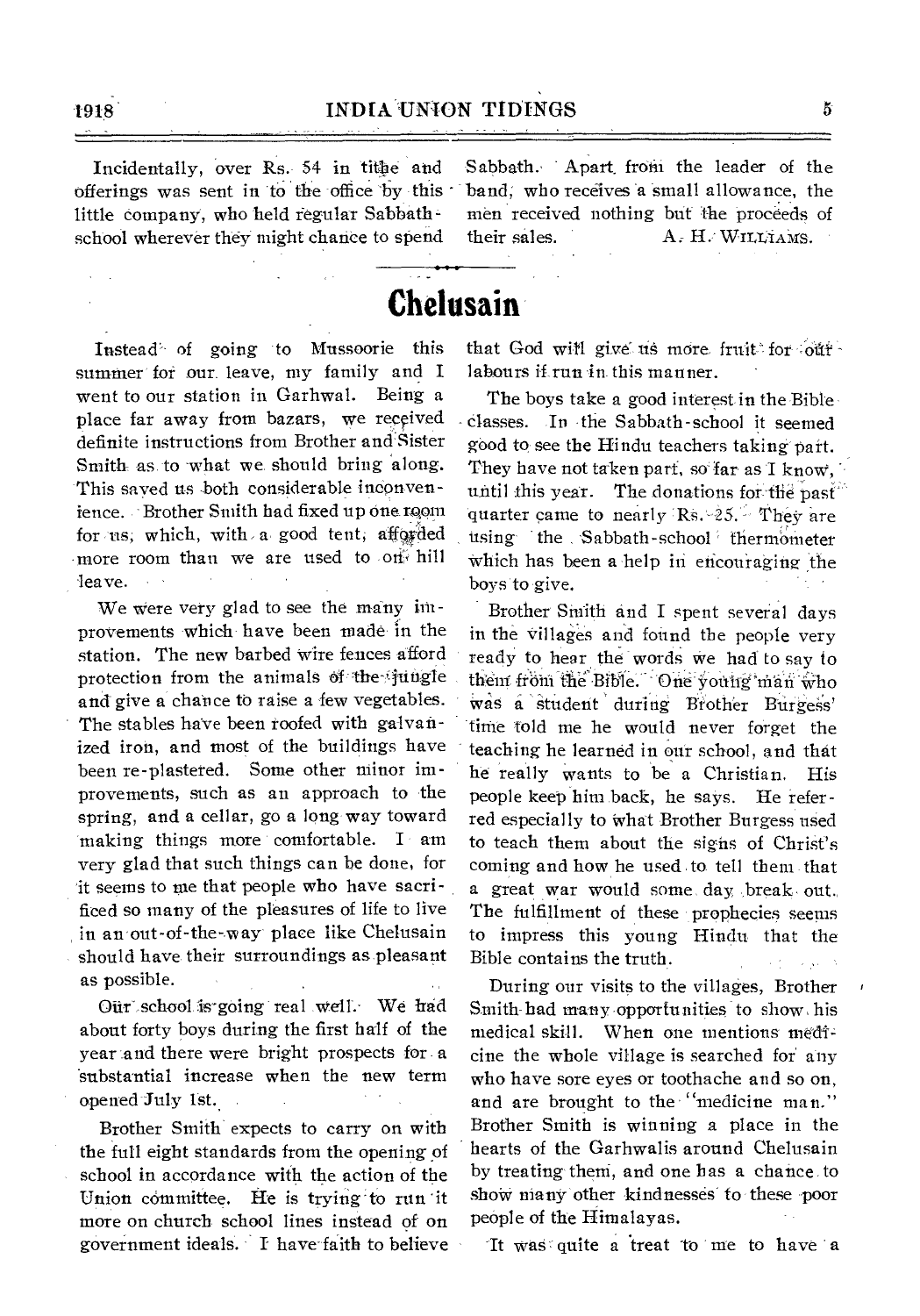chance to study some for my third year Urdu where everything was quiet. Brother. Smith is putting in good time preparing for his second year Hindi in October.

Our month in Garhwal seemed all too short: We enjoyed every moment of the time spent there, and can truly say it was the best hill leave we have ever experienced since coming to India.<sup>"</sup> Brother and Sister Smith did all in their power to make us enjoy our stay, and we shall long remember their hospitality.

On the 17th of June we returned to Hapur, where we found plenty of work waiting to be done. Sabbath, July 6th, we had our regular quarterly meeting. The Lord came near to us all. Asking your prayers for our efforts in

M. M. MATTISON.

## **Jottings from America**

North India.

Through the kindness of Sister Raymond we have been permitted to get a little glimpse of what Brother Raymond has seen and heard since leaving us. Of the St Helena Sanitarium, where he visited, he writes:

It is built on a spruce-covered hillside overlooking a most beautiful valley of meadow, orchard and vineyard, and green forest-covered hills beyond. . . . This Sanitarium is putting Rs. 15,000 of its surplus earnings into the establishment of treatment rooms in Canton, China. The Lord has been especially blessing the institution for some years now. In the valley, within plain sight, is Sister White's old farm and the house in which she died.

On the 26th of March I returned to San Francisco. Prices are frightful as compared with those which prevail in India, but this coast does not yet feel the war as do the Atlantic cities.

On the 27th I ran out to the *Signs of the Tinies* Office, 36 miles south, at Mountain View. They are now to bind 50,000 books a month to supply the demand. Mountain View is a pretty little town with a church of about 350 members of whom 200 or more must belong to the Press. It is from here . that our Lucknow office received a gift of a fine new press and other equipment.

Of the General Conference he wrote:

Many are feeling that this may prove to be our last General COnference meeting

and the attendance is much larger than was anticipated. Very earnest, solemn appeals are being made for a special seeking of God that He may come into the meeting.and pour out His Spirit with light and power for the finishing of the work. May God help us to sense the critical times to which we haVe come and consecrate all to His service.

Iri-another letter:

Most earnest testimonies are . being borne to us day by day by our old and tried ministers. They are presenting the most vital messages which are so much needed' at this time. Thus far there has been observed a sweet harmony between our leading men. Not a discordant note has been sounded.

In a letter dated April 17th:

Well, the General Conference has proved a great meeting—the greatest in our history-great in numbers and great in spiritual power. In response to an earnest appeal from Pastor Daniells the meeting elosed with a huge gift to missions from individuals and from union and local conferences. It is estimated that the'gifts to our foreign mission work will total fully nine lakhs of rupees. There was no excitement. The meeting was a very calm, earnest one, but for a long time the ministers and other brethren and sisters pressed to the front with money, jewellery, rings, gold watches, and pledges, faster than the amounts could

 $\mathcal{L}_{\text{max}}$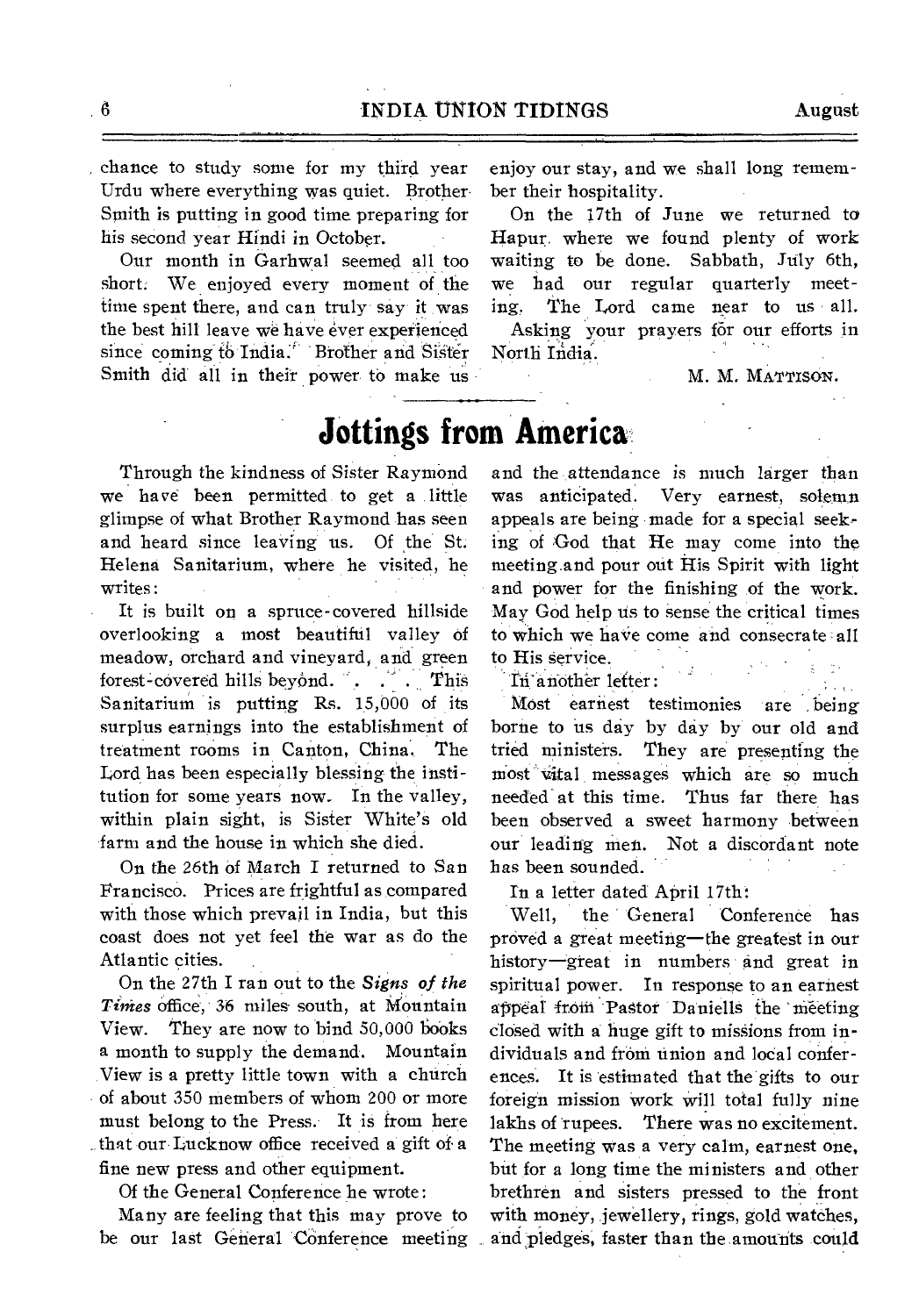be announced. Men passed up their cheques for Rs. 3,000, 6,000 and 15,000. One man gave Rs. 60,000 with more to follow.

All this was prompted by the deep conviction that the Third Angel's Message is soon to close, that soon there will be no opportunity to contribute to its advancement. It is the general conviction that though there may be a little time of peace, we must not wait for it, but push the gospel work more and more earnestly in the face of increasing difficulties. . . . This magnificent ' donation will make possible much that was listed for next year.

'Among other things Siam is to be opened with the entrance of two families; and a good number of mission homes are to be erected in various places.

I am told that Pastor Fletcher now plans to sail June 6th on an Empress boat from Vancouver for India. I believe he is to visit a number of our schools in America, finding as many missionaries as possible. A large number have already been selected and others will be appointed by the General Conference Committee now in session.

A portion of a later communication reads :

I had an uneventful fourteen hours' ride from Chicago, reaching Nashville at 2.30 A. M., day before yesterday. I started out early for Dr. Sutherland's industrial school and sanitarium about eight 'miles distant by rail and electric car. I found a number of, my old friends. The entire colony of teachers, students, nurses and patients nuinbers about 150. They are fine people and are carrying on a splendid work. They live almost entirely on the products of their farm,—all the money they have to spend coming from their sanitarium patients. The 400-acre farm, when purchased, was in an apparently worthless run-down condition, but Sister White saw that it was just the place for that work, and it was purchased in faith. Now, under scientific

treatment and the blessing of God, it produces excellent crops, and the location has proved an ideal one for the work carried on. This is the parent institution of the numerous missionary mountain schools of the South.

We are glad to receive these encouraging reports and we trust that, Brother Raymond will have the best and happiest of changes after his strenuous service of the past seven years.

#### **How is Your Health?**

Are you taking enough exercise this hot weather? If not, how long will you keep, well?

"It is a duty to know how to preserve the body in the very best condition of health, and it is a sacred duty to live up to the light which God has graciously given. If we close our eyes to the light for fear we shall see our wrongs which we are unwilling to forsake, our sins are not lessened but increased. If light is turned from in one case, it will be disregarded in another. It is just as much sin to violate the laws of our being as it is to break one of the ten commandments, for we 'cannot do either without breaking God's law. We cannot love the Lord with all our heart, mind and strength, while we are loving our appetites and tastes a good deal better than we love the *Lord."—Testimonies for the Church, Vol.* 2, *page 70.* 

### **Literary Digest Subscribers**

Through an oversight the *Literary* Digest was not ordered for the editorial office this year. It is missed very much. Will any subscribers to the magazine be pleased to let us know on what terms they will let us have their copies, commencing with March 2nd of this year, for our files?

"Does it do one a particle of good to fret and worry?—No; and it does do a great deal of good to keep a pleasant face."